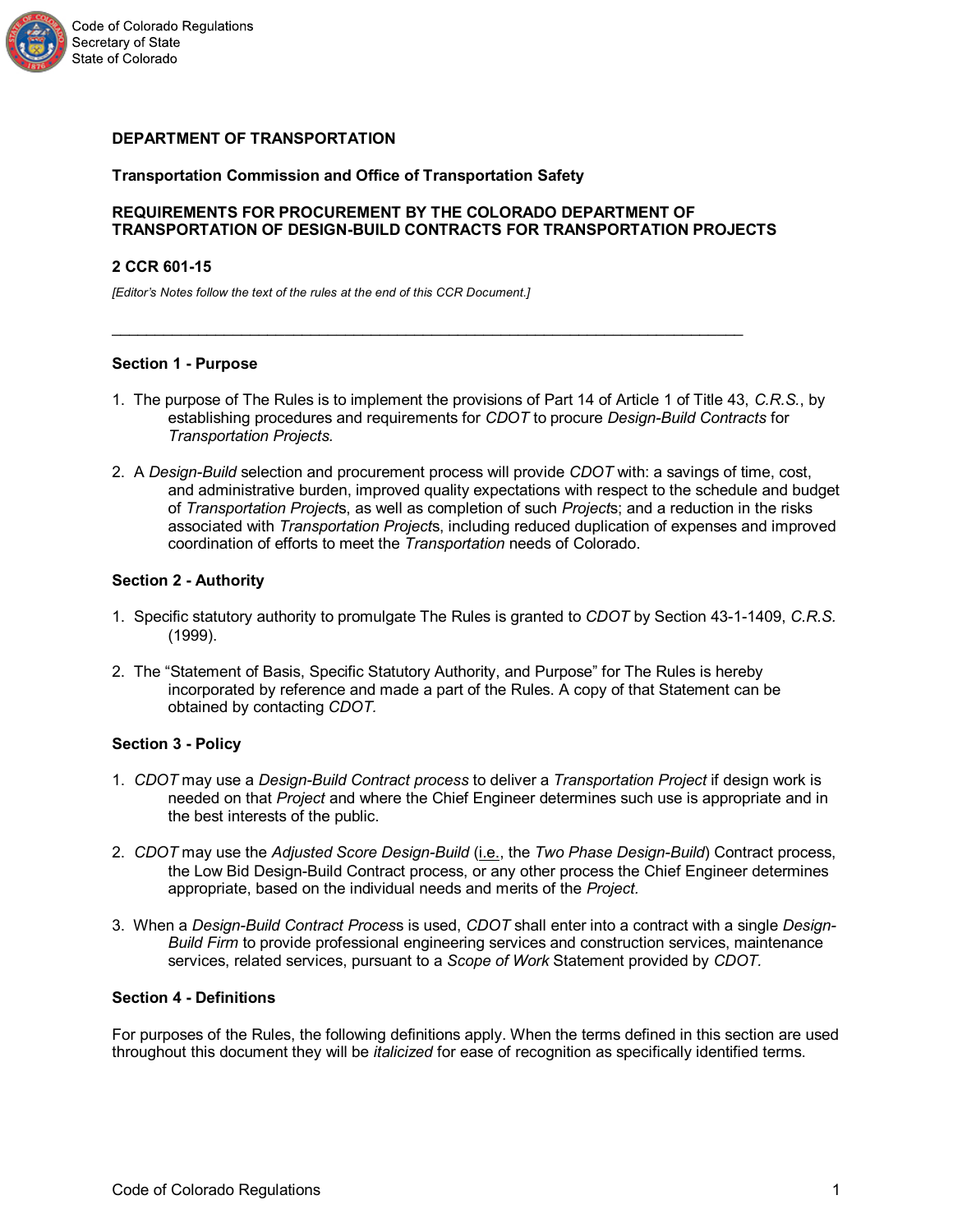- 1. "*Adjusted Score Design-Build Contract Process*" means the same as provided in section 43-1-1402(1), *C.R.S.* It is a process to award contracts based on the lowest adjusted score of proposals submitted to *CDOT.* It means the same as *Two Phase Design-Build Process.*
- 2. "*Best Value*" means the same as provided in section 43-1-1402(2), *C.R.S.* It means the overall maximum value of a proposal to the *Department* after considering all of the evaluation factors described in the specifications for the *Transportation Project* or the *RFQ,* including but not limited to the time needed for performance of the contract, innovative design approaches, the scope and quality of the work, work management, aesthetics, *Project* control, and the total cost of the *Transportation Project.*
- 3. "*C.R.S.*" means the *Colorado Revised Statutes*, as may be amended.
- 4. "*Controlled Insurance Program*" (*CIP*) means a single, *Project* based, insurance program that is designed to cover the on-site risks of all qualified participants. Such participants include the *Project* owner, architect or engineer consultant, general contractor, construction manager, and all tier subcontractors. Typical coverage's provided through a *CIP* will include Statutory Workers' Compensation and Employers Liability, General Liability, Professional Liability, Builders' Risk/Property, Railroad Protective, Pollution and Environmental Impairment. Automobile Liability is specifically excluded. This type of program replaces individual coverage's provided by the various *Project* participants. A *Controlled Insurance Program* may be initiated and managed (controlled) by *CDOT* as it determines and describes in the *Project* Specifications, including as an "Owner *Controlled Insurance Program*" (OCIP) or as a "Contractor *Controlled Insurance Program*" (CCIP).
- 5. "*Department*" or "*CDOT*" means the State of Colorado, *Department* of *Transportation*, or any duly authorized representative thereof.
- 6. "*Design-Build Contract*" means the same as provided in section 43-1-1402(3), *C.R.S.* It means the procurement of both the design and the construction of a *Transportation Project* in a single contract with a single *Design-Build Firm* or a combination of such *Firm*s that are capable of providing the necessary design and construction services.
- 7. "*Design-Build Firm*" means the same as provided in section 43-1-1402(4), *C.R.S.* It means any company, *Firm*, partnership, corporation, association, joint venture, or other entity permitted by law to practice engineering, architecture, or construction contracting in the State of Colorado.
- 8. "*Firm*" means the same as "*Design-Build Firm*".
- 9. "*Invitation for Bid*" (*IFB*) is a request for bids from prospective *Firm*s when a *Two-Phase Design-Build Process* is not being utilized.
- 10. "*Project*" means the *Transportation Project* to be designed and constructed as described in the public notice.
- 11. "*RFP*" means *Request for Proposal.*
- 12. "*RFP Technical Review Process*" means the process established by *CDOT* to evaluate and rate Technical Proposals.
- 13. "*RFQ*" means *Request for Qualifications.*
- 14. "*RFQ Review Process*" means the process established by *CDOT* to evaluate *the Statements of Qualification*s and select the *Design-Build Firm*s that will be invited to submit a proposal in response to an *RFP.*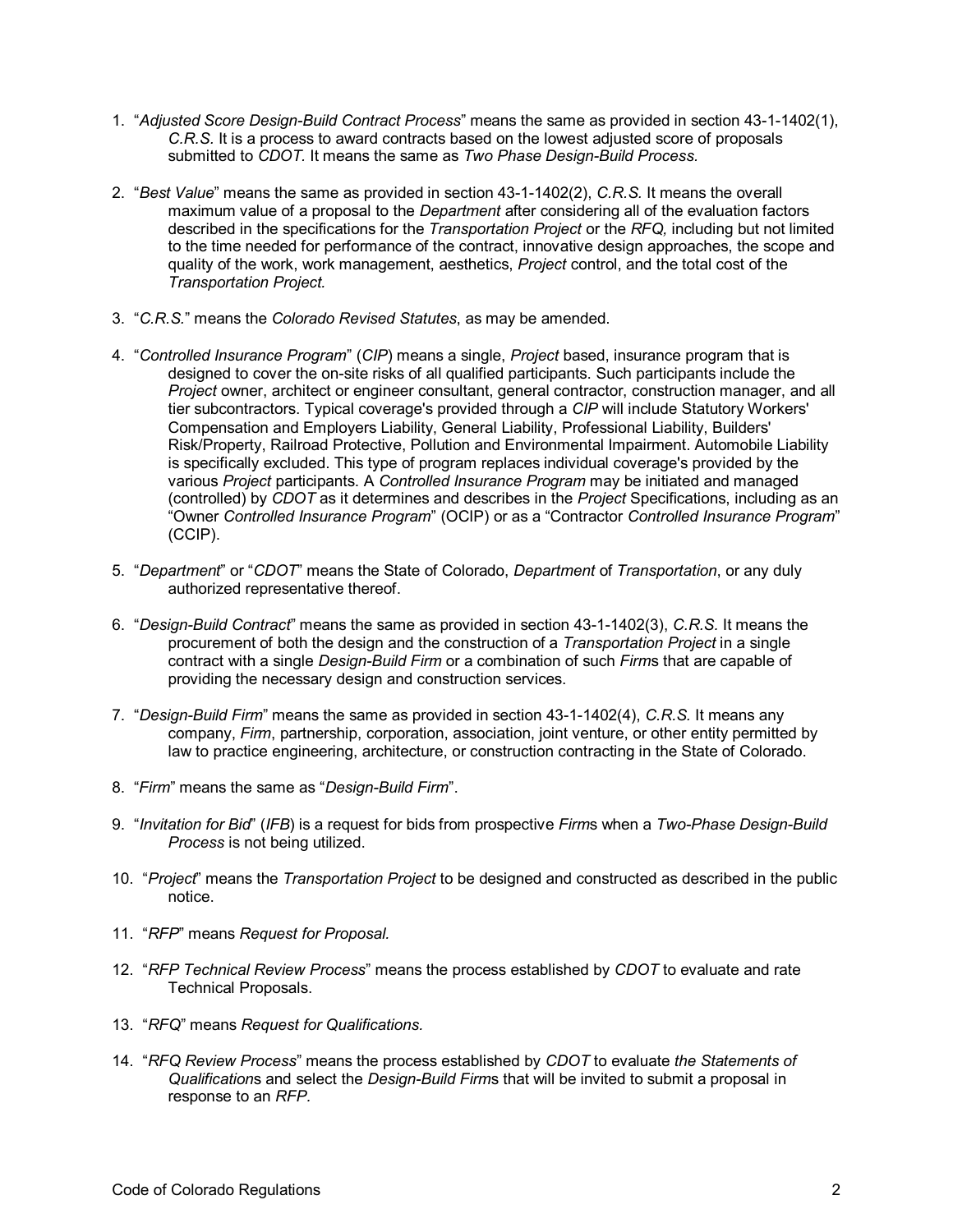- 15. "*Scope of Work*" means information *CDOT* provides or furnishes in the *RFQ* and *RFP* that describes the *Project* work and provides *Firm*s with all essential *Project* requirements.
- 16. "*Statement of Qualifications*" (*SOQ*) means the *SOQ* described in section 24-30-1403(1), *C.R.S.*
- 17. "*Stipulated Fee*", or *stipend*, means the fee described in section 43-1-1407, *C.R.S.*
- 18. "*Transportation*" means the same as provided in section 43-1-102(6), *C.R.S.* It means transport of persons or property by motor vehicle, bus, truck, railroad, light rail, mass transit, airplane, bicycle, or any other form of transport, and it includes pedestrian *Transportation.*
- 19. "*Transportation Project*" means the same as provided in section 43-1-1402(5), *C.R.S.* It means any *Project* that *CDOT* is authorized by law to undertake including, but not limited to, a highway, tollway, bridge, mass transit, intelligent *Transportation* system, traffic management, traveler information services, or any other *Project* for *Transportation* purposes.
- 20. "*Two Phase Design-Build*" means the use of a *Two Phase* (*RFQ* and *RFP*) *process* to select the most highly qualified *Firm*s to submit a proposal and to award a *Design-Build Contract* with the *Best Value.* "*Two Phase Design-Build*" means the same as "*Adjusted Score Design-Build Contract* Process", as described in section 43-1-1406 (b), *C.R.S.*

## **Section 5 - Subcontracting**

*CDOT* will identify appropriate procedures and goals for participation of subcontractors and small businesses, including DBEs and ESBs, in all Design-Build Project contracts. Such procedures and goals will be specified in the specifications or the *IFB/RFQ/RFP* for each Design-Build Project.

### **Section 6 - General Requirements for Design-Build Firms**

*Firms* must comply with the requirements of *CDOT*, as set forth in the *IFB/RFQ/RFP* or specifications for the *Project.* Such requirements shall include, without limitation, the following:

- 1. Nothing in the Rules shall limit or eliminate the *Firm*'s responsibility or liability to *CDOT* or to third parties under applicable law.
- 2. If at any time during the Design-Build selection process or after award of the contract a *Firm* wishes to delete or substitute members of the *Firm* or subcontractors that the *Firm* had specifically identified by name in its response to the IFB/RFQ/RFP and *CDOT* had considered in its evaluations, it must request and receive written approval from *CDOT.*

To qualify for *CDOT* approval, the *Firm*'s written request must provide acceptable documentation that the proposed change will be "equal to or better than" that described in their response to the IFB/RFQ/RFP. *CDOT* will use the criteria specified in the *IFB/RFQ/RFP* to evaluate the request.

Unauthorized changes to members of the *Firm* or subcontractors, that the *Firm* had specifically identified in its response to the IFB/RFQ/RFP and *CDOT* had considered in its evaluations, at any time during the *Design-Build* selection process (IFB/*RFQ/RFP*) may result in the elimination of the *Firm* from further consideration.

4. Prior to the execution of a *Design-Build Contract* for a *Project*, the *Firm* or combination of *Firm*s that was selected to perform the *Project* shall exist in the legal status in which it will perform the *Project.*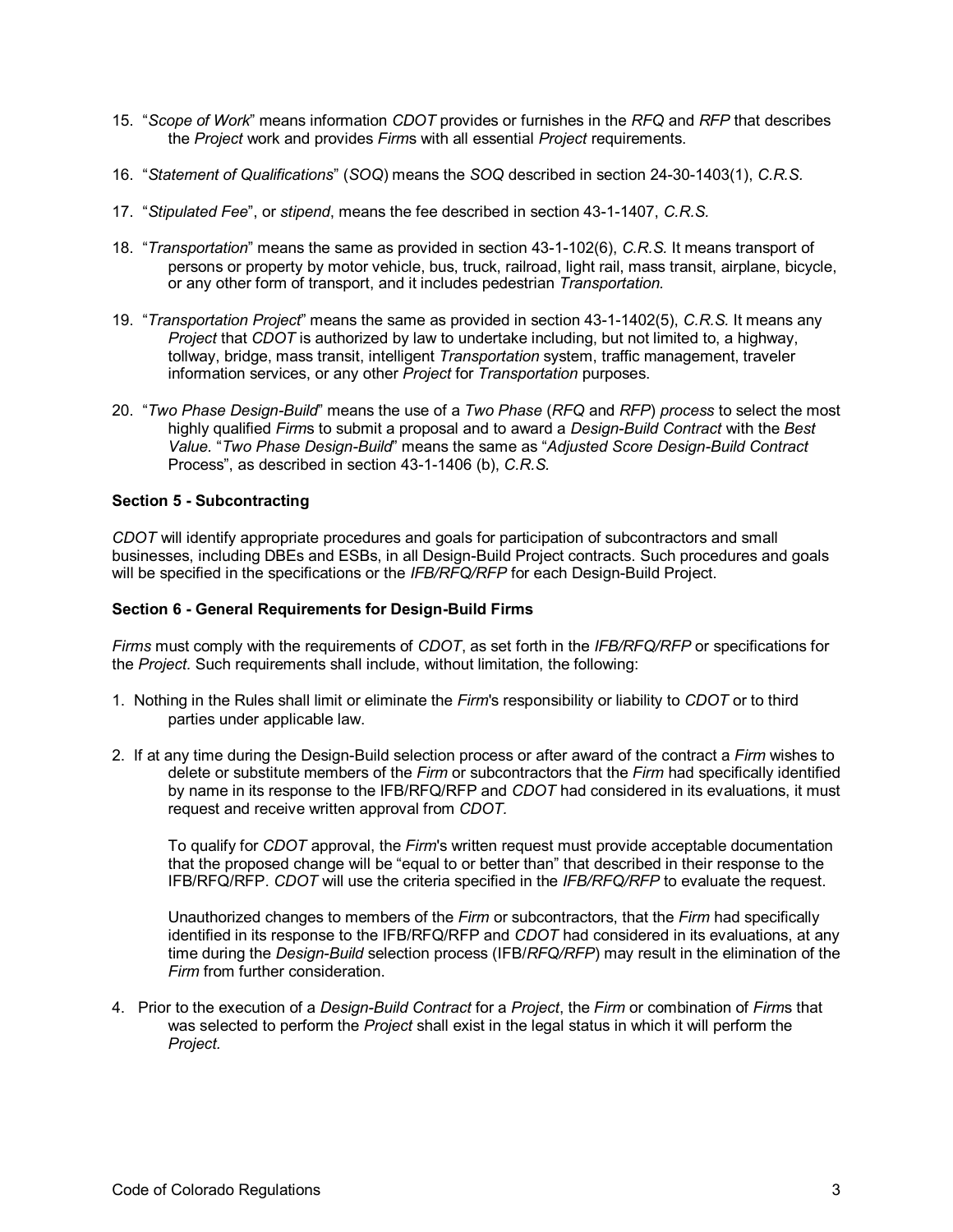For example, if two or more *Design-Build Firm*s submit a proposal as a joint venture or a Limited Liability Company, the *Firm*s must legally exist as a joint venture or a Limited Liability Company prior to the execution of a *Design-Build Contract* for the *Project.*

5. Any *Design-Build Firm*, regardless of its organizational structure, must comply with all applicable requirements of section 12-25-104, CRS, and other related statutes and implementing Rules of the State Board of Registration for Professional Engineers, as they may be amended. A registered professional engineer of the *Design-Build Firm,* however it may be organized, must always be in "responsible charge of, and directly responsible for" the design plans for the *Project* , as provided in section 12-25-104, CRS, and implementing Rules.

# **Section 7 - Conflict of Interest**

- 1. *CDOT* will award a *Design-Build Contract* only to a *Firm* that does not have impaired objectivity or an unfair competitive advantage, due to any interest of the *Firm* that creates an actual conflict or a significant potential conflict with the proposed contract.
- 2. Except as provided below, any consultant shall be disqualified from submitting a proposal on a *Project*, or from acting as a subconsultant or subcontractor on a *Project*, if *CDOT* determines that the consultant has such a conflict, including in the following situations:
	- a) it develops the *Scope of Work* for a *Design-Build Project*; or,
	- b) it develops the *RFQ* or *RFP* for the *Project*; or,
	- c) it performs 20% or more of the Preliminary Engineering on the *Project.*
- 3. Any consultant that is so disqualified may still be part of any *CDOT* oversight team for the *Project*, if *CDOT* deems it appropriate.

### **Section 8 - Scope of Work**

The *Scope of Work* will be detailed enough to permit qualified *Firm*s to submit responsive proposals in accordance with the *RFP.* Applicable standards and specifications to be used will be identified in the *IFB* or the *RFQ*

### **Section 9 - Selection**

- 1. Based on the evaluation of proposals, *CDOT* recommends selection of a *Firm* to the Chief Engineer.
- 2. Chief Engineer approves award of the contract to the *Firm* selected.
- 3. The Chief Engineer, or designee, gives written notice to the *Firm* which has been selected to be awarded a contract for the *Project* and notifies the other *Firm*s which submitted *RFP* proposals that they were not selected.

# **Section 10 - Award and Contract**

- 1. *CDOT* may use any basis for awarding a *Design-Build Contract* that it deems appropriate if the basis for awarding such contract is adequately described in the specifications for the *Transportation Project* or the *RFP.* Such bases may include, without limitation, the following:
	- a) *Best Value.* Award to the responsible *Firm* whose responsive proposal is evaluated as providing the *Best Value* to *CDOT*, based on any adjustment factors and method and formula *CDOT* determines appropriate and includes in the specifications or *IFB/RFP.*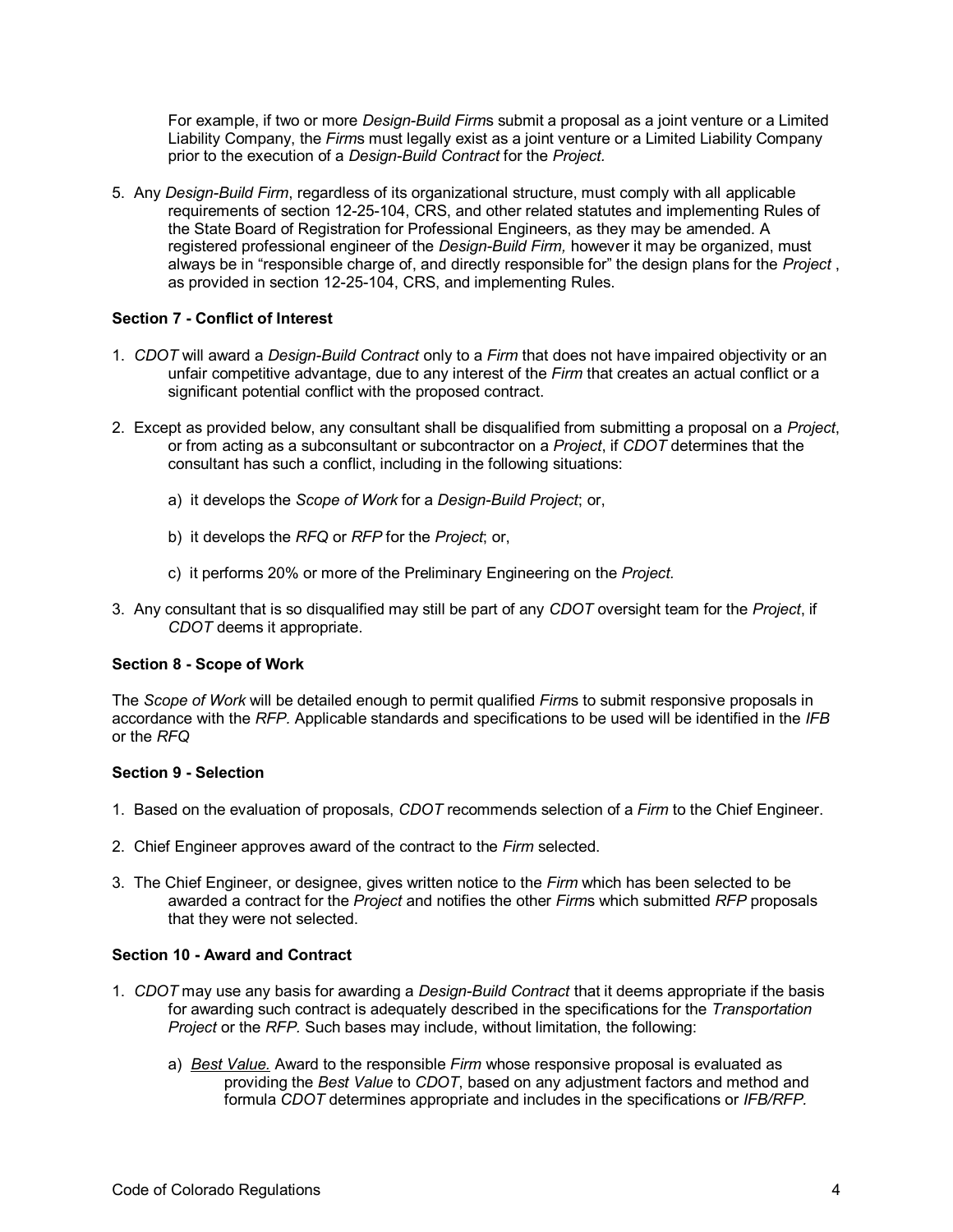- b) *Two Phase.* The *Two Phase process* consists of the use of an *RFQ* to short-list qualified *Firm*s, and the use of an *RFP* to evaluate qualitative technical proposals and price proposals to determine the lowest adjusted score and to select and award the contract.
- c) Low Bid. The Low Bid Process is a 2-step process that results in an award to the responsible *Firm* offering the proposal that is the lowest priced and that is also technically responsive. If the *Project* solicitation includes a mandatory minimum technical level, no proposal shall be considered responsive unless it meets that level.
- d) Fixed Price. In lieu of requiring qualitative technical proposals and price proposals, *CDOT* may establish a fixed dollar budget for the *Project* in the *RFP*, and require submission of only qualitative technical proposals, price being fixed for all proposors. In this approach, award is made to the proposal receiving the highest qualitative score.
- 2. *CDOT* will choose the specific price structure or combination of price structures that is in *CDOT's* best interests based on the specific requirements for each individual *project.*
- 3. *CDOT* is not required to award a contract as a result of an *IFB* or an *RFP.* If *CDOT* does award a contract, a contract shall be executed and a notice to proceed shall be given to the successful *Firm.*

## **Section 11 - Two Phase Design-Build Contract Process**

*CDOT* may use the *Two Phase Design-Build Contract* Process to award a *Design-Build Contract.* These procedures are for *Project*s, where some preliminary design work has been performed, where the *Scope of Work* is general and flexible, and where an end result that the *Department* wants to achieve is identified. *Two Phase Design-Build* procedures consist of two Phases, in which *CDOT* will issue two solicitations in sequence: Phase One is a Request For Qualifications (*RFQ*); and Phase Two is a Request For Proposals (*RFP*).

### **A. Phase One:** *Request For Qualifications*

- 1. The Phase One *RFQ* procedure will solicit *SOQs* from interested *Design-Build Firm*s. The *RFQ* procedure will determine the most highly qualified *Firm*s with the capabilities to successfully deliver the *Project. CDOT* will publish a notice of an *RFQ* at least 45 days prior to the anticipated date for award of a contract to a *Firm* under the *RFP* process.
- 2. The *RFQ* shall include:
	- a) A *Scope of Work* Statement;
	- b) A description of the elements that will be evaluated; and
	- c) The basis and factors upon which the most highly qualified *Firm*s will be determined and any other requirements for the submittal of a *SOQ.*
- 3. *Firm*s that desire to submit Phase Two *RFP* proposals on a *Transportation Project* shall submit a Phase One *SOQ* setting forth: the qualifications of the *Firm*, its key personnel, information on the *Firm*'s technical approach; and any other information required by the *RFQ.*
- 4. *CDOT* will establish an *RFQ Review Process* which shall:
	- a) Evaluate the *SOQ*s submitted in response to the *RFQ*;
	- b) Determine and short-list the most highly qualified *Firm*s in accordance with the *RFQ.*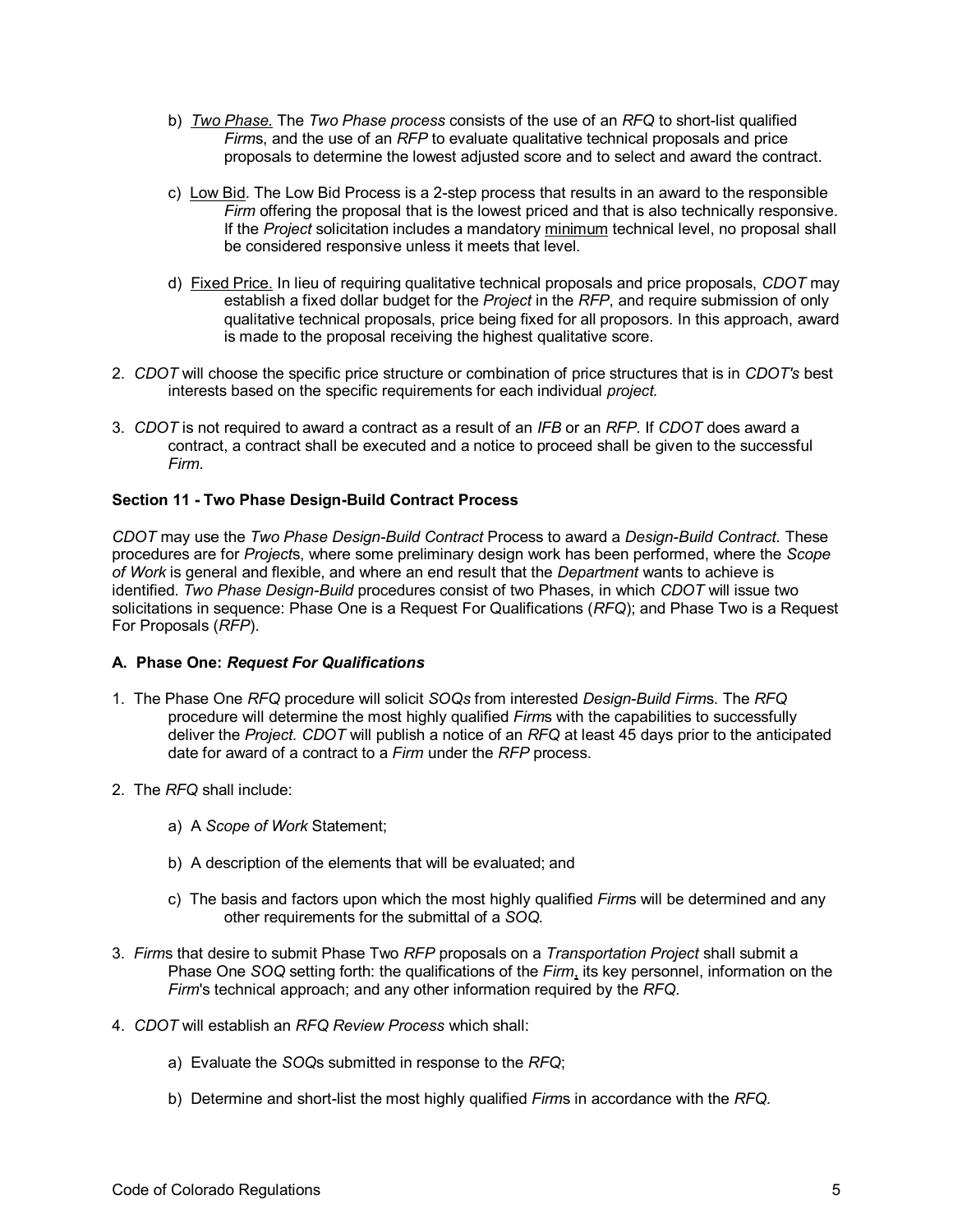- c) *CDOT* will short-list the most highly qualified *Firm*s not less than 10 days, nor more than 60 days, after the deadline for submission of *SOQ*s. *Firm*s to be short-listed shall be determined by the relative ability of each *Firm* to perform the services required for each *Project*, as addressed in the *SOQs*, and based upon the evaluation factors stated in the *RFQ.*
- 5. The Chief Engineer, or designee, will notify all responding *Firm*s of their ranking, and will invite those short-listed *Firm*s to submit a proposal in accordance with the *RFP.*
- 6. The *SOQ* shall not include cost or price information.
- 7. The maximum number of *Firm*s to be short-listed during the *RFQ* process and invited to submit a proposal in response to an *RFP*, shall be specified in the *RFQ.* The minimum number shall be two *Firm*s. If less than two *Firm*s submit *SOQ*'s, or if less than two *Firm*s are short-listed during the *RFQ* process, the selection process shall be terminated and the *Project* delivery method shall be re-evaluated by *CDOT.*
- 8. Only *Firm*s that have been short-listed during the *RFQ* process will be allowed to submit a proposal in response to an *RFP.*

#### **B. Phase Two: Request for Proposal**

- 1. The Phase Two *RFP* procedure will solicit proposals from the *Firm*s short-listed in the Phase One *RFQ* procedure.
- 2. *CDOT* will issue an *RFP* as soon as practicable after completion of the *RFQ* process, but not more than 90 days after short-listing *Firm*s in the *RFQ* procedure. If *CDOT* first issues a draft *RFP*, the date for issuing a final *RFP* shall be extended the same amount of time as that used for the draft *RFP* process. The specific timeline for such issuance will be described in the *RFQ.*
- 3. The *RFP* may include, without limitation:
	- a) the *Scope of Work*;
	- b) instructions;
	- c) bid proposal forms;
	- d) provisions for contracts;
	- e) general and special conditions;
	- f) basis for evaluation of proposals;
	- g) procedures to be followed for submitting proposals;
	- h) the criteria for evaluation of proposals and their relative weight, and the procedures for making awards;
	- i) proposed terms and conditions for the *Design-Build Contract*;
	- j) description of the drawings, specifications, or other submittals to be submitted with the Proposal, with guidance as to the form and level of completeness of the drawings, specifications, or submittals that will be acceptable;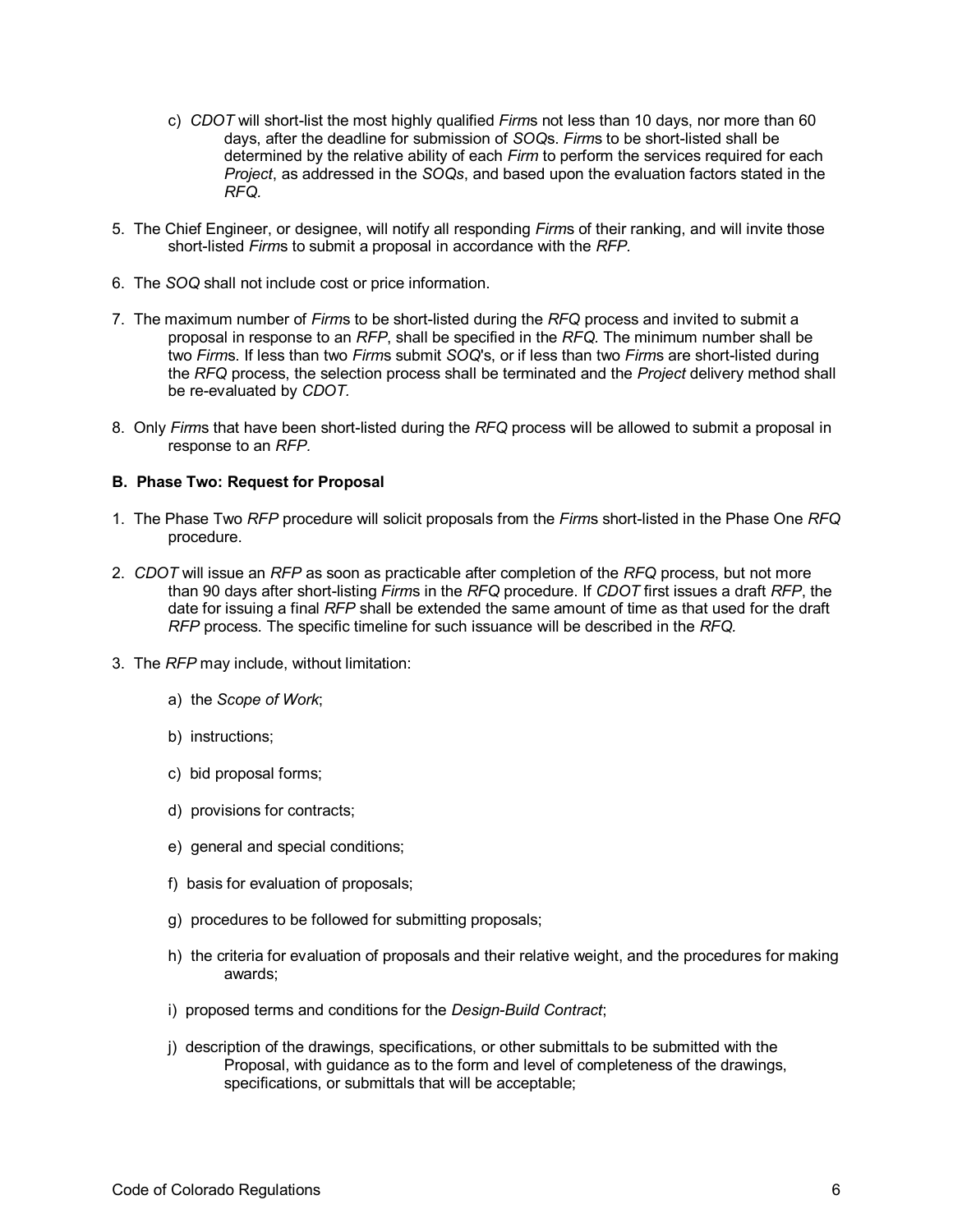- k) a schedule for planned commencement and completion of the *Design-Build Contract*;
- l) budget limits for the *Design-Build Contract*, if any;
- m) requirements for performance bonds, payment bonds, and insurance;
- n) amount of the *Stipulated Fee* (*Stipend*), if any; and
- o) any other information that *CDOT* in its discretion chooses to supply, including without limitation, surveys, soils reports, drawings or models of existing structures, environmental studies, photographs, or references to public records.
- 4. The *RFP* shall require submittal of a proposal meeting the requirements specified in the *RFP.* The proposals must be received by *CDOT* by the deadline specified in the *RFP*, which deadline shall be not less than 10 days after issuance of the *RFP.*
- 5. The proposal shall be in two parts: a Technical Proposal; and a separate Price Proposal.
- 6. The Technical Proposal shall include all information requested in the *RFP.*
- 7. The Price Proposal shall include a price for the completed *Project.* The Price Proposal shall also include a price for each of the salient features of the *Project*, if so specified in the *RFP.*
- 8. The Technical Proposals and Price Proposals shall be evaluated separately, in accordance with the evaluation factors and process set forth in the *RFP.* Only after the Technical Proposals evaluation is final will *CDOT* open the Price Proposals.
- 9. The *RFP* may require technical proposals to meet a mandatory minimum technical level, and the *RFP* may include a request for alternative proposals.
- 10. *CDOT* will establish an *RFP Technical Review Process* for each *Transportation Project.*
- 11. *CDOT* shall consider the nature of the elements being evaluated and the evaluator's qualifications when selecting members for the *RFP* evaluation teams.
- 12. *CDOT* may make refinements in scope and price of the *Project* without invalidating the *Two Phase Design-Build* Process.
- 13. The relative weight or value of the Price Proposal, and the method or formula that will be used to measure and evaluate the Price Proposal (together with any adjustments thereto), and to integrate the price proposal with the Technical Proposal for ranking of the Proposals, will be clearly defined and described in the *RFP* or in the *Project* Specifications.
- 14. *CDOT* will complete evaluation of Proposals and select the *Firm* to be awarded the contract under the *RFP* as soon as practicable, but not later than 180 days after the date Proposals are required to be submitted. If a Best and Final Offer (BAFO) is requested, the date for selection shall be extended the same amount of time as that used for the BAFO process.
- 15. *CDOT* may award the *Design-Build Contract* without formal discussions, based solely on the initial Technical and Price Proposals. Alternatively, *CDOT* may hold formal discussions with all *Firms* and offer all *Firm*s an opportunity to submit a Best and Final Offer (BAFO).
- 16. Selection of a proposal shall be by written notice to the *Firm* that submitted the accepted proposal. At the same time that notice of selection is sent, *CDOT* shall also send to the other *Firm*s a written notice that their proposals were not selected.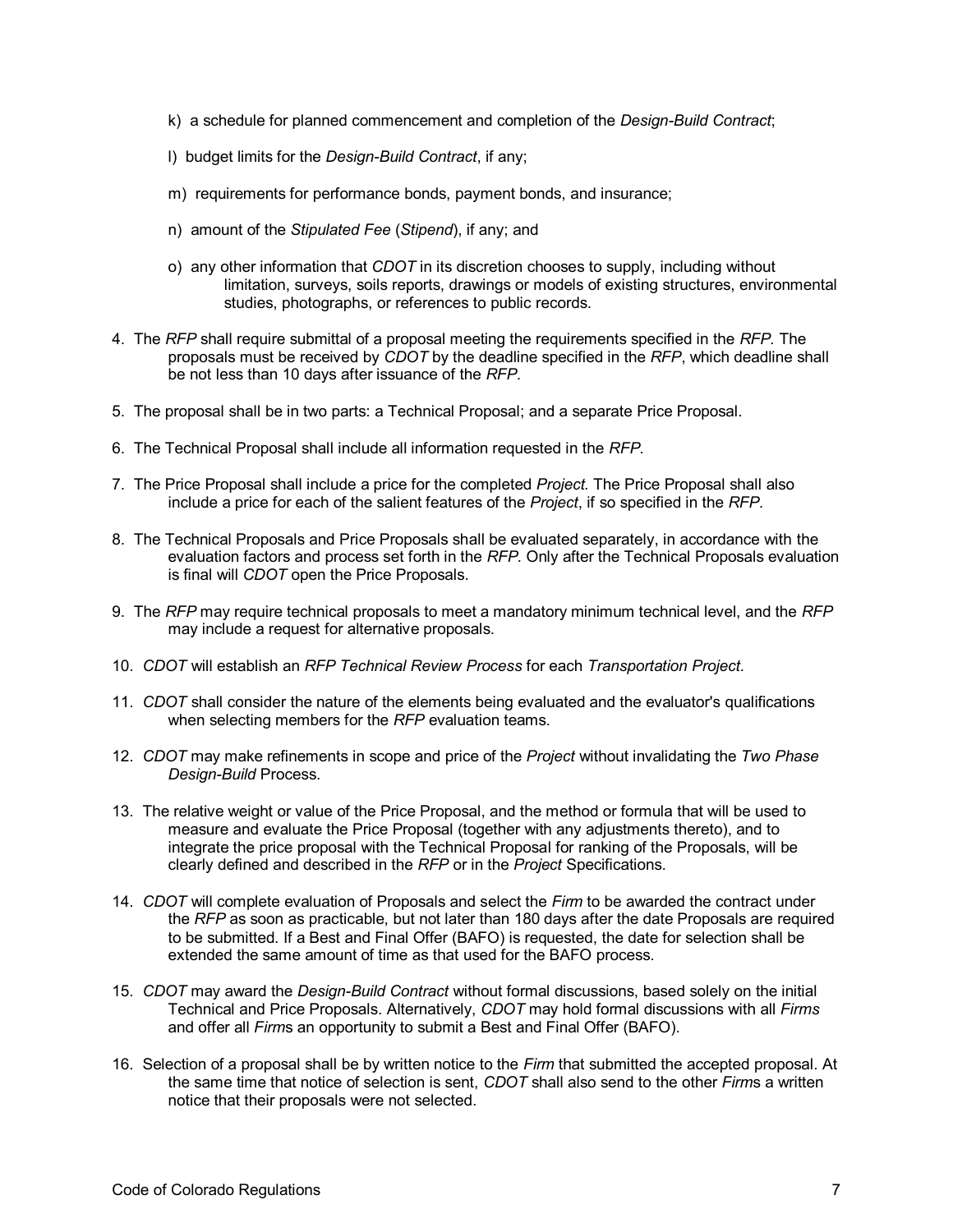17. *CDOT* may pay a s*tipend* to the *Firm*s that submit responsive proposals under the *RFP*, but that are not awarded the *Design-Build Contract*, provided the Project solicitation is not cancelled and the *Project* is awarded.. Whether a *stipend* will be paid, and the amount of the *stipend* (if any), shall be identified in the *RFQ* and the *RFP.*

If CDOT notifies proposers that it will pay a *stipend* on a particular *design-build project,* as described in the *project* advertisement or specifications, the submission of a proposal by a *Firm* in response to such advertisement or specifications will constitute the *firm's* acceptance of the *stipend* as full payment for. and as an irrevocable transfer to *CDOT* of sole ownership of, all technical solutions/design concepts contained in the proposal.

After submission of a proposal in response to such notice, the acceptance of the *stipend* by the proposer and the transfer to *CDOT* of such ownership right shall be mandatory, and automatic, and the proposer shall not have the option to refuse the *stipend* and not transfer ownership.

When a *stipend* is paid to a *Firm, CDOT* shall own and shall have the unlimited right to use on any *Transportation Project* all or any part of the technical solutions/design concepts contained in such proposals.

18. At the time of award, *CDOT* may also negotiate minor changes with the selected *Firm* for the purpose of clarifying the design criteria and work to be done, provided that the negotiated changes do not affect the ranking of the proposals based on their adjusted scores.

## **Section 12 - Pre-Proposal Inquiries**

- 1. In cases where an *RFP* raises questions or concerns from *Firm*s or may require interpretation, before proposals are submitted, all *Firm*s known to be participating must be given an opportunity to ask questions and to receive answers or clarifications. This may be accomplished by use of a preproposal conference, via a formal inquiry period, or a combination of options. If any of these options is anticipated, the *RFP* shall so state and shall list appropriate dates, times and locations.
- 2. Pre-proposal conferences may be mandatory or optional, as stated in the *RFP.* However, if such meetings result in any material changes to the *Scope of Work* or otherwise affect the manner or form of response, all *Firm*s known to be participating will be notified in writing of any such change.
- 3. If responses to inquiries result in any material changes to the *Scope of Work* or otherwise affect the manner or form of response, all *Firm*s known to be participating will be notified in writing of any such change.
- 4. When such written notice is given, *Firm*s will be afforded a reasonable amount of time to review these materials, to contemplate any consequences and to consider the content for inclusion in their proposals.

## **Section 13 - Formal Discussions**

- 1. *CDOT* intends to evaluate proposals and to award *Design-Build Contract*s without formal discussions unless *CDOT* determines, in its discretion, that formal discussions are needed.
- 2. After proposals are submitted, *CDOT* may engage in formal discussions with *Firm*s if *CDOT* determines that such discussions are needed for any of the following reasons:
	- a) to promote understanding of *CDOT*'s requirements and of the proposals;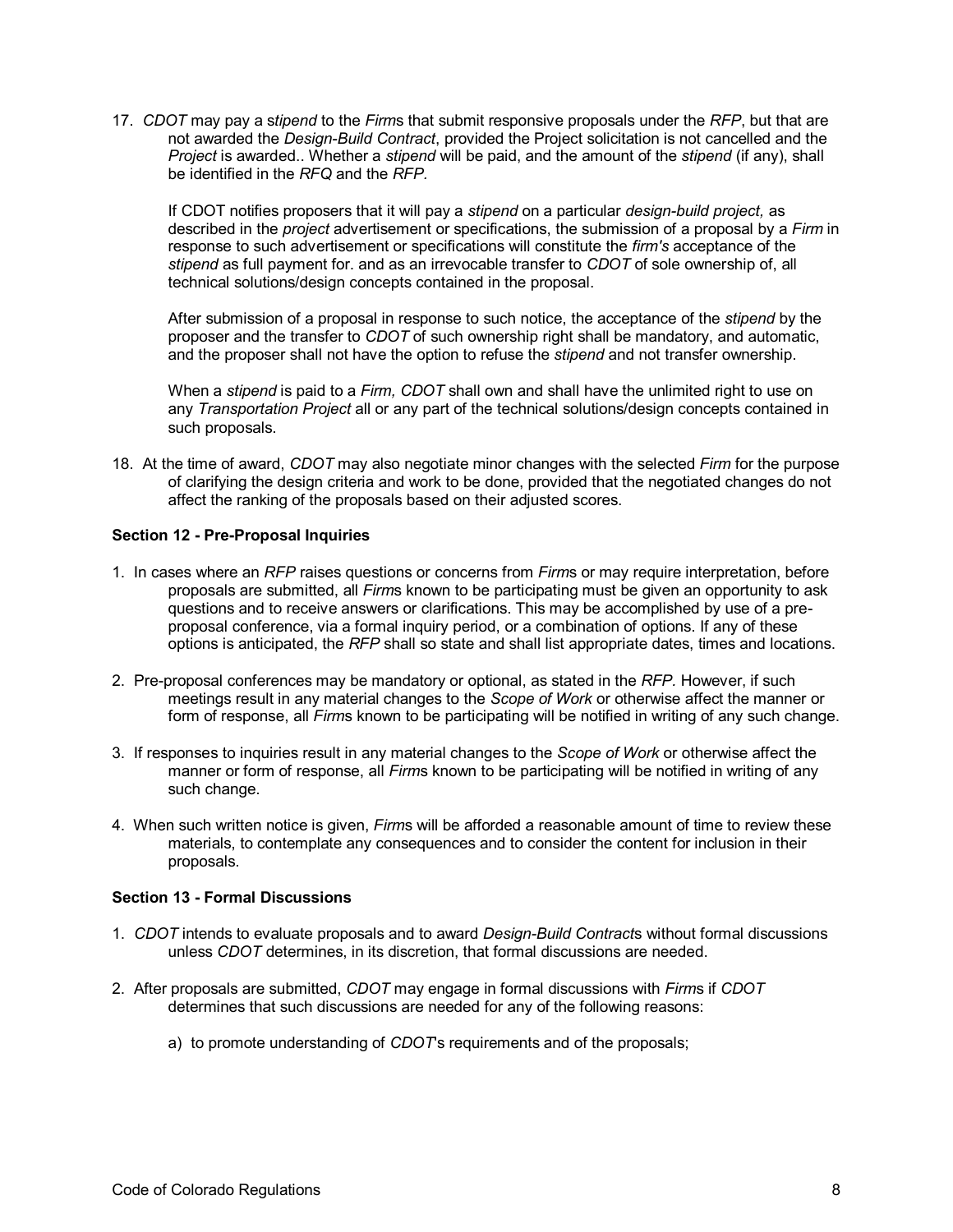- b) to clarify initial proposals, identify deficiencies in initial proposals, or resolve ambiguities or mistakes in initial proposals, to insure conformance of proposals with the *Project* work requirements; or
- c) to facilitate the development of a *Design-Build Contract* that will be most advantageous to *CDOT*, taking into consideration price and the other evaluation factors set forth in the *RFP.*
- 3. If *CDOT* determines that such discussions are needed, the following procedures will apply:
	- a) The content and manner of formal discussions is a matter of *CDOT*'s judgment, at its discretion.
	- b) If formal discussions are held, *CDOT* shall not disclose information or details of competing *RFP* proposals, or furnish information about a *Firm*'s construction techniques, processes, strategies or equipment, or engage in auction techniques, during such formal discussions. "Auction techniques" include: a) indicating to a *Firm* a cost or price it must meet to obtain further consideration; or b) advising a *Firm* of its price standing relative to another *Firm*; or otherwise furnishing information about other *Firm*'s prices.
	- c) If formal discussions are held with one *RFP Firm*, they will be held with all *RFP Firm*s but *CDOT* will conduct separate discussions with each *Firm.* All *RFP Firm*s shall be accorded fair and equal treatment in discussion and revision of their proposals.
	- d) *CDOT* may also contact an individual *Firm* regarding minor clarifications in a proposal. A minor clarification, must be one that does not result in any changes, additions or deletions to the initial proposal. Such a contact will not be considered a formal discussion for purposes of this section.

### **Section 14 - Best and Final Offer (BAFO)**

- 1. If formal discussions are held regarding *RFP* proposals, best and final offers (BAFOs) will be requested by *CDOT* in order to provide each *RFP Firm* a reasonable opportunity to submit, in writing, revised technical or price proposals that may result from the formal discussions.
- 2. The request for BAFOs shall include the following:
	- a) notice that formal discussions are concluded:
	- b) notice that this is the opportunity to submit a best and final offer;
	- c) a common cutoff date and time that allows a reasonable opportunity for submission of written best and final offers; and
	- d) notice that if any modification is submitted, it shall be received by the date and time specified and is subject to the Late Submissions, Modifications, and Withdrawals of Proposals provision of the solicitation.
- 3. After receipt of BAFOs, *CDOT* will not reopen formal discussions, and the BAFO's will be the basis for any award.
- 4. If BAFO's requested, they will be the basis for award and will be evaluated as stated in the *RFP*, based on a consideration of the revised technical and price proposals.

# **Section 15 - Low Bid Design-Build Process**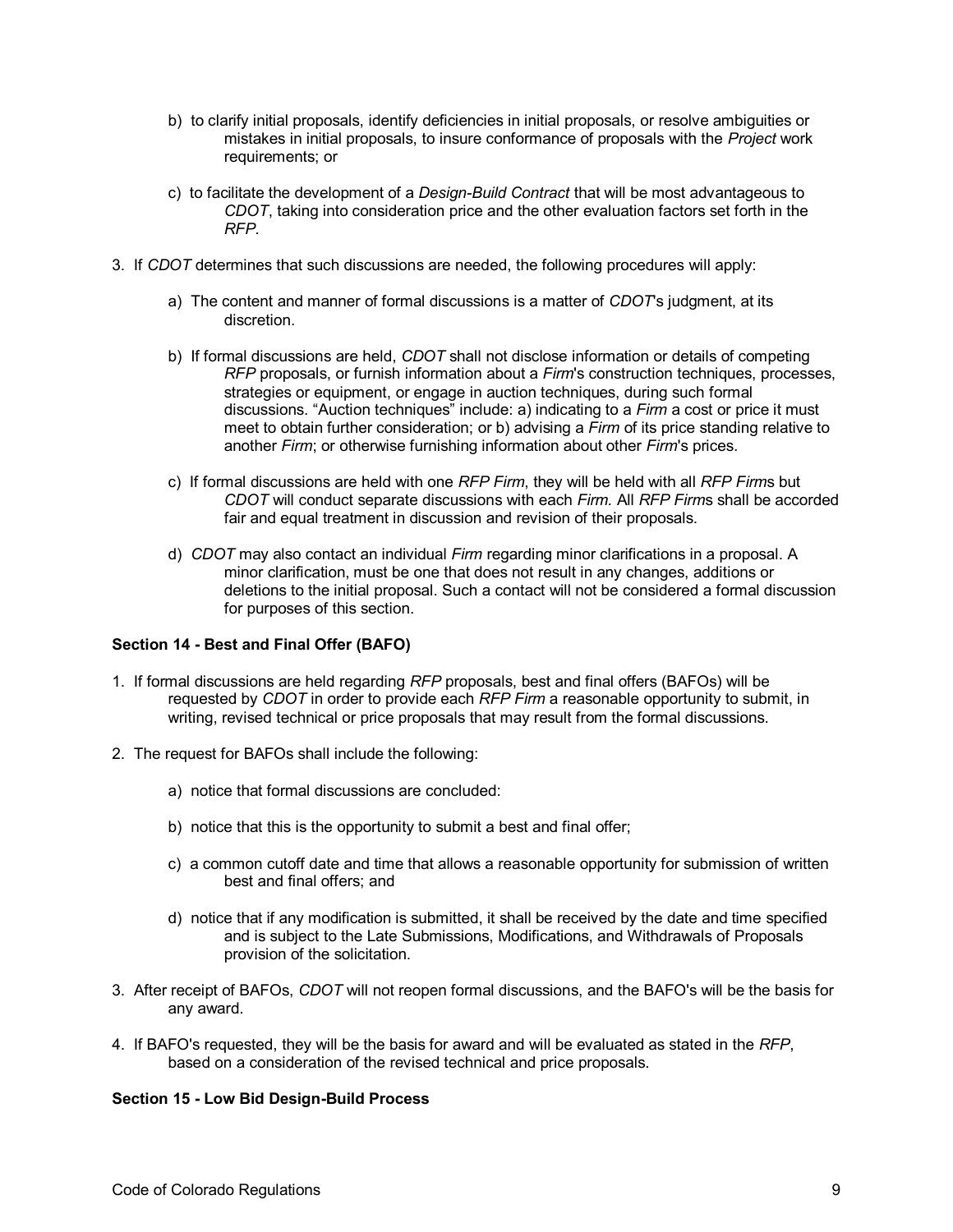- 1. *CDOT* may also use Low Bid Design-Build procedures to award a lump sum *Design-Build Contract.* The Low Bid Design-Build procedures are used for Design-Build *Project*s, where the *Scope of Work* can be clearly defined and a portion of the design of the *Project* has been completed and will be provided to the bidder *Firm*s.
- 2. *CDOT* may use any Low Bid Design-Build procedures that it describes in the *Project* Specifications or in the *IFB.* Such procedures may include, without limitation, the following:
	- a) Low Bid Design-Build *Project*s may not require an *RFQ*, or short-listing of proposals, or an *RFP.* For Low Bid Design-Build *Project*s, *CDOT* will issue an *Invitation for Bid*s (*IFB*).
	- b) Low Bid Design-Build procedures include a 2-step sealed bid process. Submitted proposals must include, separately, a Technical Proposal and a Price Proposal.
	- c) The first step is the review of the Technical Proposal. *CDOT* will open the Technical Proposal first and will determine if it complies with the requirements of the *IFB* and is responsive.
	- d) The second step is the determination of the low bidder based on the Price Proposal. *CDOT* will not open the Price Proposal until the review of the Technical Proposal is complete.
	- e) Award under Low Bid Design-Build procedures will be made to the sealed bid that is responsive to the technical requirements and that is also the lowest bid.
	- f) For *Transportation Project*s using Low Bid Design-Build procedures, the construction contractor must be prequalified under the *Department*'s existing Bidding Rules procedures, as provided in 2 Code of Colorado Regulations 601-10, and any engineering consultant that completes the design for the Low Bid Design-Build *Project* must have previously filed an acceptable *Statement of Qualifications* with the *Department* as provided in section 24-30-1403(1), *C.R.S.*
- 3. The public notice advertisement for the Low Bid Design-Build *Project* may vary the deadline within which price and technical proposals must be submitted by bidder *Firm*s for a particular *Project*, based upon the percent of completed design provided by *CDOT* to interested bidder *Firm*s in the bid documents. The minimum time shall be not less than 35 days from the date of the notice.

### **Section 16 - Other Procedures/Specifications**

- 1. The general procedures for *Design-Build Contract*s that are described in the Rules are not intended to be all-inclusive. *CDOT* may also implement other procedures for *Design-Build Contract*s, including *Project*-specific procedures that will be described in the Contract documents.
- 2. Such other procedures may include, without limitation, a selection procedure for a "value of time adjustment" where a *Project* will operate under time constraints. That adjustment will be based on the *Firm*'s proposed number of days to complete the *Project*, multiplied by a value per day established by the *Department* in the *Scope of Work* Statement, i.e., number of days multiplied by the dollar value per day equals the price proposal adjustment (increase).

#### **Section 17 - Bid Security and Performance and Payment Bonds**

1. At a minimum, *CDOT* will require a bid bond for each D*esign Build Project* as provided by applicable law. Further, the Chief Engineer shall have the right to establish the amount of the bid bond for each individual D*esign Build Project* as determined to be appropriate to protect the interests of CDOT and as described in *the IFB/RFQ/RFP* for that project.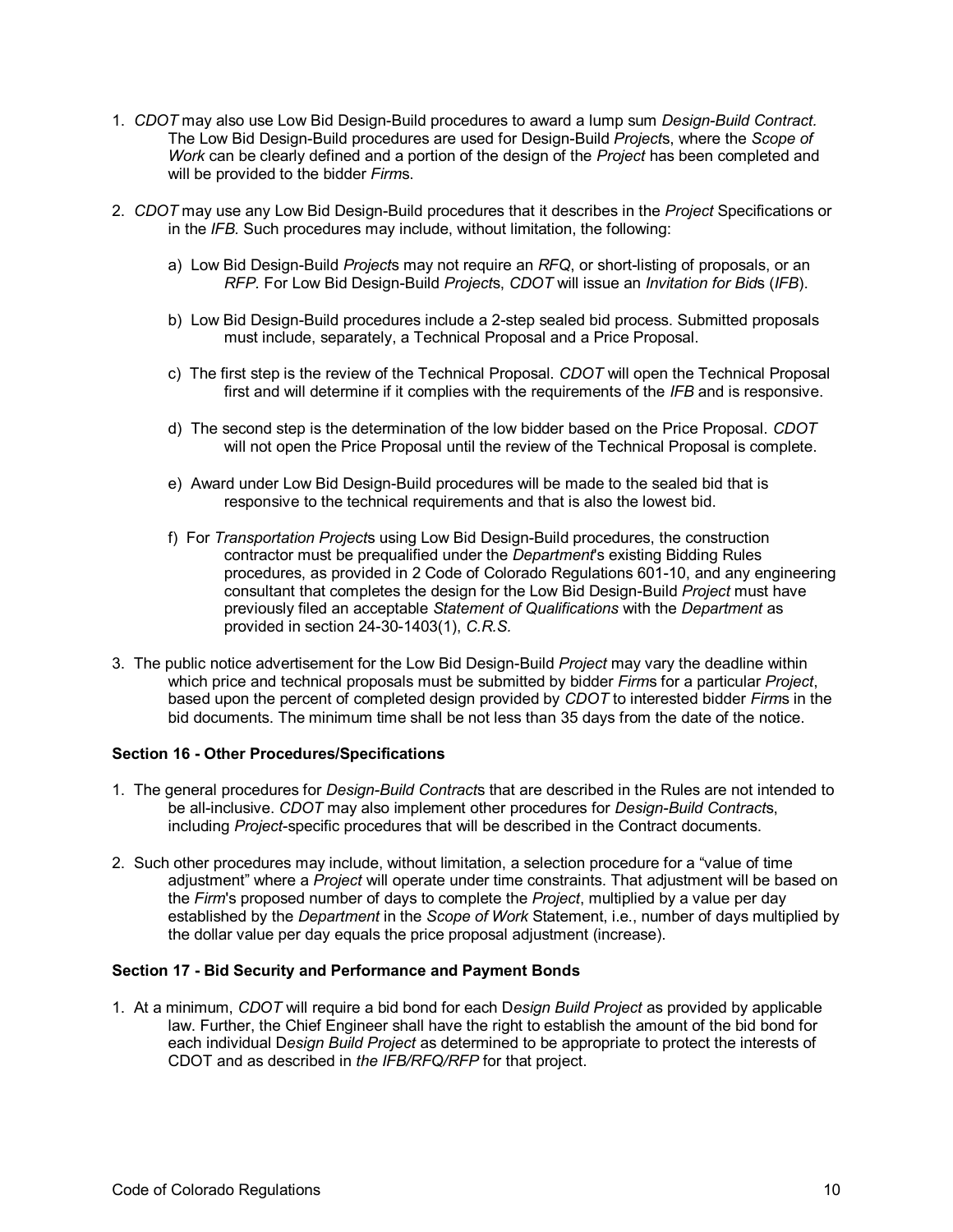- 2. At a minimum, *CDOT* will require payment and performance bonds for each D*esign Build Project* as provided by applicable law. Further, the Chief Engineer shall have the right to establish the amount of the payment and performance bonds for each individual D*esign Build Project*, or on any particular part(s) or phase(s) thereof determined to be appropriate to protect the interests of CDOT and as described in the *IFB/RFQ/RFP* for that project.
- 3. Any payment and performance bonds that are required shall cover all of the work responsibilities under *the Design-Build Contract*, including any and all necessary professional architecture and engineering services.
- 4. The amounts of the bid bond and payment and performance bonds for a particular project shall be specified in the *IFB/RFQ/RFP*/Project Specifications and the performance and payment bonds must be provided on the forms included therein.

## **Section 18 - Controlled Insurance Program**

- 1. *CDOT* may implement and use an Owner *Controlled Insurance Program* (OCIP) or Contractor *Controlled Insurance Program* (CCIP) for a *Transportation Project*, or any other alternative *Controlled Insurance Program* (*CIP*) approved by the Chief Engineer, in accord with terms and conditions as the Chief Engineer determines appropriate and in the best interests of the State.
- 2. As part of an OCIP, *CDOT* may assess charges to the *Firm* and subcontractors to pay their respective shares of the cost of such insurance, and *CDOT* may provide financial incentives to the *Firm* and subcontractors if savings are realized from reduced claims under the OCIP.

### **Section 19 - Warranty/Long-Term Maintenance**

The *Project Scope of Work* may include Warranties/ Long-term Maintenance. The Warranties/Long-term Maintenance, if required, will be addressed in the *RFP.*

### **Section 20 - Preparation of Specifications**

*CDOT* may use any method of specifying construction items which the Chief Engineer determines is in the best interest of *CDOT.*

### **Section 21 - Cancellation of Solicitation: Rejection of Proposals**

- 1. *CDOT* may cancel any Design-Build solicitation or reject any or all Design-Build proposals in whole or part, in the same manner as described in section 24-103-301, *C.R.S.*, and implementing Rules of the Colorado Procurement Code, when the Chief Engineer determines that such action is in *CDOT*'s best interest.
- 2. *CDOT* shall have the right to reject any and all proposals, except for the purpose of evading the provisions and policies of the Rules.
- 3. *CDOT* may thereafter solicit new proposals using the same or different requirements.

### **Section 22 - Protests**

1. Subject to the changes described below, *CDOT* hereby adopts as part of the Rules the procedures and requirements described in sections 24-109-101 through 24-109-404, *C.R.S.*, regarding prelitigation resolution of proposal/bid protests and other contract controversies. A copy of those *C.R.S.* sections shall be made available by *CDOT* upon request.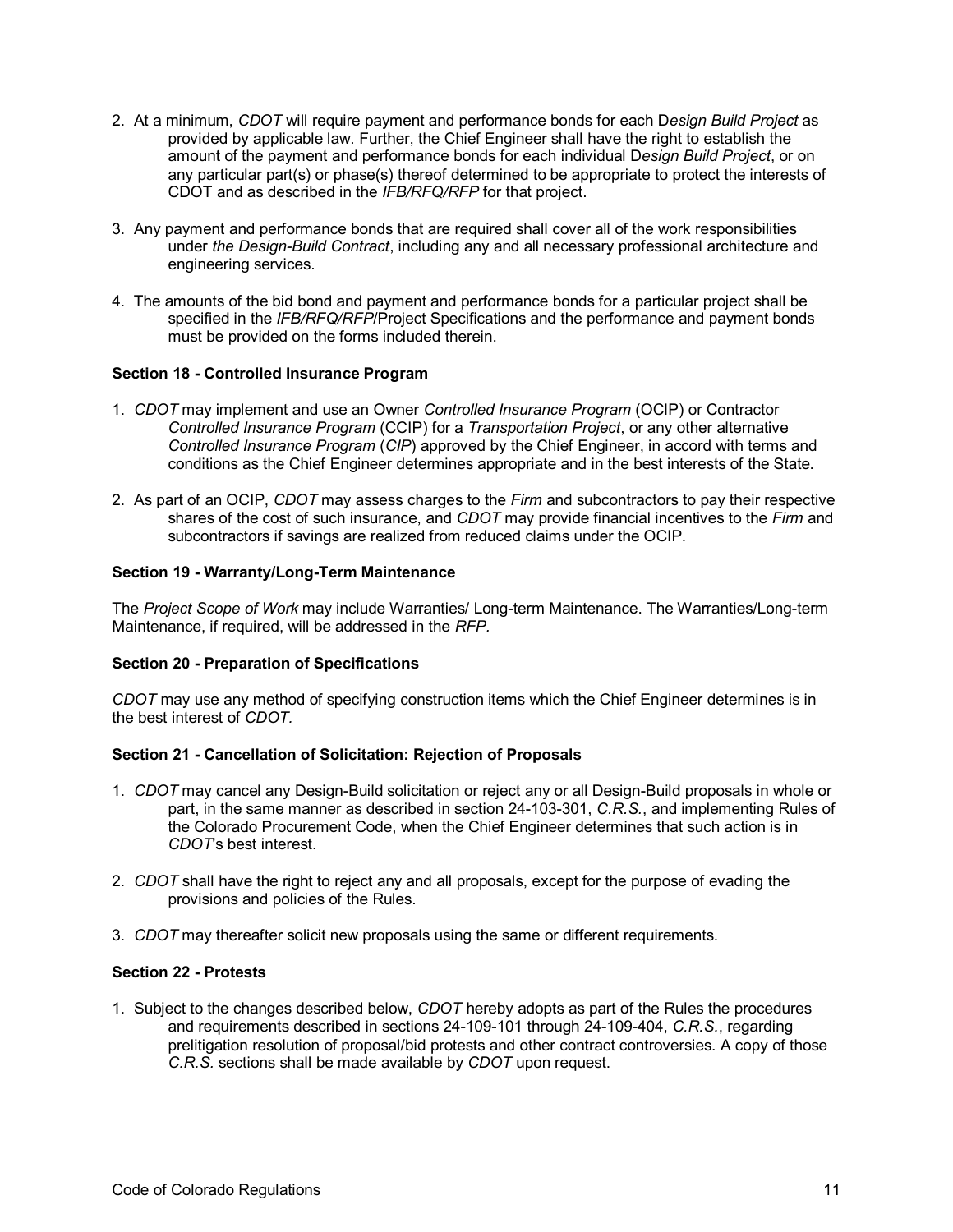- 2. *CDOT* will use such procedures and requirements to resolve a protest of any *RFP Firm* or bidder or *Firm* who is aggrieved in connection with the solicitation, or the intended decision of *CDOT* to award, or the award, of a Design-Build Contract, as well as to resolve any other contract controversies concerning its procurement of Design-Build Contracts.
- 3. For purposes of these Design-Build Rules, the following changes are made to such procedures and requirements:
	- a) "head of a purchasing agency" shall mean *CDOT*'s Chief Engineer;
	- b) "executive director" shall mean *CDOT*'s Executive Director;
	- c) "contract" shall mean Design-Build Contract;
	- d) "the state" shall mean *CDOT*;
	- e) "rules of procedure" or "this code" shall mean these Design-Build Rules;
	- f) "protesting bidder or offeror" shall be limited only to an *RFP Firm* or to a bidder under the Low Bid process;
	- g) Under section 24-109-104, *C.R.S.*, the phrase "reasonable costs incurred in connection with the solicitation, including bid preparation costs" shall be limited to the amount of such costs, less the amount of any *stipend* that *CDOT* elects to award to *Firm*s/bidders that submit responsive proposals but that were not awarded the contract for a particular *Project.* If the protesting party has received or will receive such a *stipend* on the *Project* for which the protest is filed, then the amount of that *stipend* shall be deducted from the total amount of the reasonable costs awarded to the protesting party if it prevails. The *stipend* shall be regarded as part payment of such costs. No other costs shall be permitted to be recovered, and reasonable costs shall not include attorney fees.

Recovery of such reasonable costs shall be the sole and exclusive remedy of a prevailing protesting party, and injunctive relief shall not be allowed.

- h) Any aggrieved *RFP Firm*, or bidder, who files a protest of the solicitation or award of a Design-Build Contract shall post with *CDOT*, at the time of filing the protest, a bond payable to *CDOT* in an amount equal to one percent of the lowest priced proposal/bid submitted, or a minimum of \$100,000, whichever is greater.
- i) If *CDOT* prevails after completion of the administrative protest procedure described above and any appellate court proceedings, *CDOT* shall be entitled to recover all reasonable costs and charges it incurred and that are included in the final order or judgment, excluding attorney fees. Upon payment of such costs and charges by the protester, the bond shall be returned.
- j) If the protesting party prevails after completion of the administrative protest procedure described above and any appellate court proceedings, the bond shall be returned, and the protesting party shall be entitled to recover from *CDOT* the reasonable costs incurred in connection with the solicitation, including proposal/bid preparation costs, except as otherwise limited by this section.
- k) The entire amount of the bond shall be forfeited if the *CDOT* Executive Director, or designee, determines that a protest was filed for a frivolous or improper purpose, including but not limited to, the purpose of harassing, causing unnecessary delay, or causing needless cost for *CDOT* or other *Firm*s/bidders.